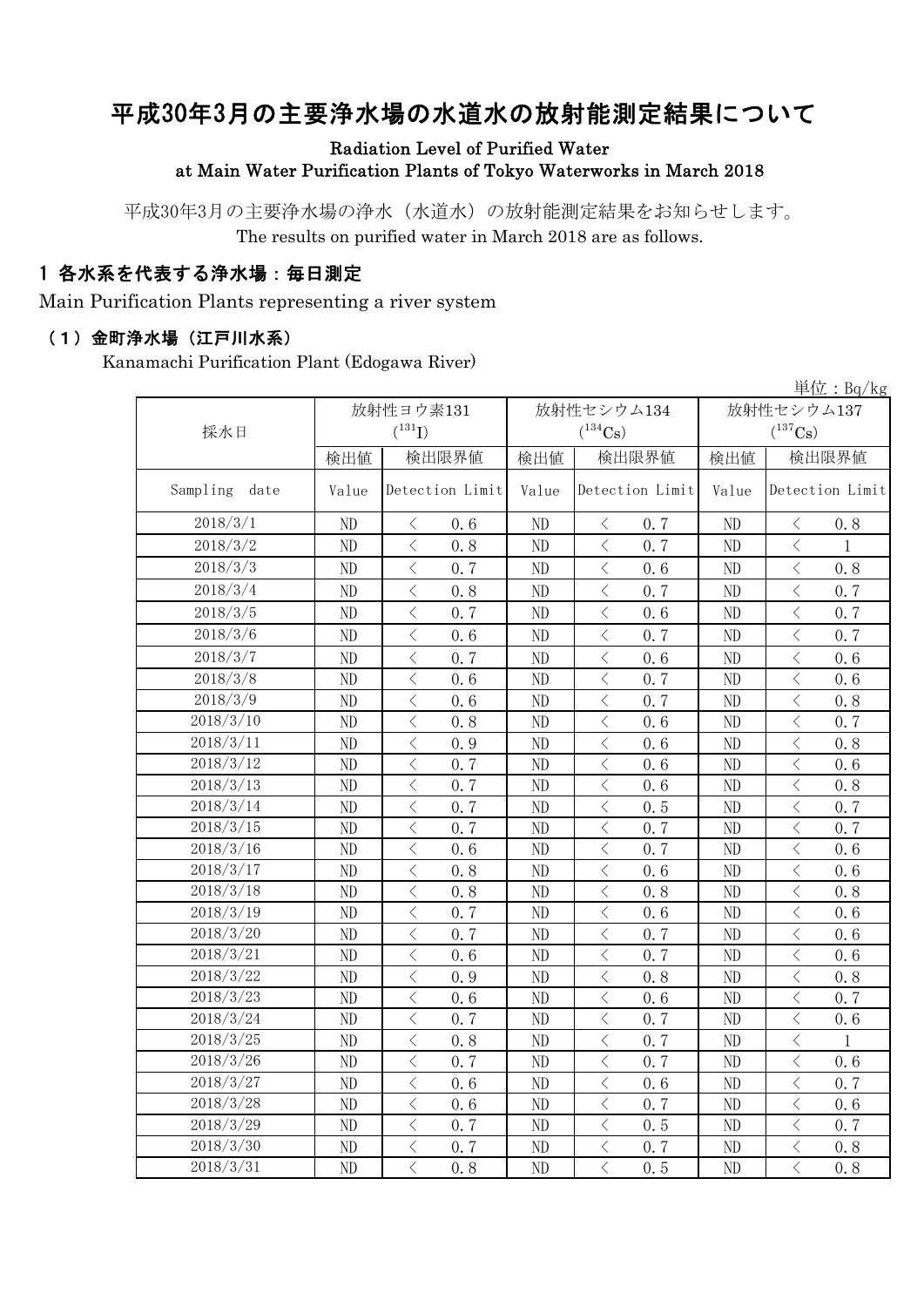## (2)朝霞浄水場 (荒川水系)

Asaka Purification Plant (Arakawa River)

|                  |          |                       |          |                             |                            | 単位: $Bq/kg$           |  |
|------------------|----------|-----------------------|----------|-----------------------------|----------------------------|-----------------------|--|
|                  |          | 放射性ヨウ素131             |          | 放射性セシウム134                  | 放射性セシウム137<br>$(^{137}Cs)$ |                       |  |
| 採水日              |          | $(^{131}I)$           |          | $(^{134}Cs)$                |                            |                       |  |
|                  | 検出値      | 検出限界値                 | 検出値      | 検出限界値                       | 検出値                        | 検出限界値                 |  |
| Sampling<br>date | Value    | Detection Limit       | Value    | Detection Limit             | Value                      | Detection Limit       |  |
| 2018/3/1         | ND       | $\langle$<br>0.7      | ND       | $\langle$<br>0.7            | ND                         | $\lt$<br>0.7          |  |
| 2018/3/2         | ND       | $\langle$<br>0.7      | ND       | $\langle$<br>0.8            | ND                         | $\langle$<br>0.7      |  |
| 2018/3/3         | ND       | $\langle$<br>0.8      | ND       | $\langle$<br>0.7            | ND                         | $\langle$<br>0.7      |  |
| 2018/3/4         | ND       | $\langle$<br>0.7      | ND       | $\langle$<br>0.6            | ND                         | $\lt$<br>0.6          |  |
| 2018/3/5         | ND       | $\langle$<br>0.6      | ND       | $\langle$<br>0.8            | ND                         | 0.7<br>$\langle$      |  |
| 2018/3/6         | ND       | $\langle$<br>0.7      | ND       | $\, <\,$<br>0.6             | ND                         | $\langle$<br>0.8      |  |
| 2018/3/7         | ND       | $\langle$<br>0.6      | ND       | $\langle$<br>0.6            | ND                         | $\langle$<br>0.7      |  |
| 2018/3/8         | ND       | $\langle$<br>0.6      | ND       | $\langle$<br>0.7            | ND                         | $\langle$<br>0.6      |  |
| 2018/3/9         | ND       | $\langle$<br>0.6      | ND       | $\langle$<br>0.6            | ND                         | $\langle$<br>0.8      |  |
| 2018/3/10        | ND       | $\langle$<br>0.8      | ND       | $\langle$<br>0.7            | ND                         | $\langle$<br>0.6      |  |
| 2018/3/11        | ND       | $\,$ $\,$ $\,$<br>0.7 | ND       | $\, <\,$<br>0.8             | ND                         | $\langle$<br>0.9      |  |
| 2018/3/12        | $\rm ND$ | $\langle$<br>0.6      | ND       | $\langle$<br>0.8            | ND                         | $\langle$<br>0.8      |  |
| 2018/3/13        | ND       | $\langle$<br>0.7      | ND       | $\langle$<br>0.8            | ND                         | $\langle$<br>0.7      |  |
| 2018/3/14        | ND       | $\langle$<br>0.7      | ND       | $\langle$<br>0.8            | ND                         | $\lt$<br>0.8          |  |
| 2018/3/15        | ND       | $\langle$<br>0.7      | ND       | $\langle$<br>0.7            | ND                         | $\langle$<br>0.6      |  |
| 2018/3/16        | ND       | $\,$ $\,$ $\,$<br>0.7 | ND       | $\, <\,$<br>0.7             | ND                         | $\langle$<br>0.9      |  |
| 2018/3/17        | ND       | $\langle$<br>0.7      | ND       | $\langle$<br>0.6            | ND                         | $\langle$<br>0.8      |  |
| 2018/3/18        | ND       | $\langle$<br>0.8      | ND       | $\langle$<br>0.7            | ND                         | $\,$ $\,$ $\,$<br>0.8 |  |
| 2018/3/19        | ND       | $\langle$<br>0.7      | ND       | $\langle$<br>0.6            | ND                         | $\lt$<br>0.7          |  |
| 2018/3/20        | ND       | $\langle$<br>0.6      | ND       | $\langle$<br>0.9            | ND                         | $\lt$<br>0.8          |  |
| 2018/3/21        | ND       | $\,$ $\,$ $\,$<br>0.8 | ND       | $\, <\,$<br>0.6             | ND                         | $\langle$<br>0.7      |  |
| 2018/3/22        | ND       | $\langle$<br>0.7      | ND       | $\langle$<br>0.6            | ND                         | $\,$ $\,$ $\,$<br>0.6 |  |
| 2018/3/23        | ND       | $\langle$<br>0.6      | ND       | $\langle$<br>0.5            | ND                         | $\langle$<br>0.8      |  |
| 2018/3/24        | ND       | $\langle$<br>0.8      | ND       | $\langle$<br>0.6            | ND                         | $\langle$<br>0.7      |  |
| 2018/3/25        | ND       | $\langle$<br>0.8      | ND       | $\langle$<br>0.9            | ND                         | $\langle$<br>0.8      |  |
| 2018/3/26        | ND       | $\langle$<br>0.6      | ND       | $\langle$<br>0.7            | ND                         | $\langle$<br>0.8      |  |
| 2018/3/27        | ND       | $\langle$<br>0.6      | ND       | $\langle$<br>0.7            | ND                         | $\langle$<br>0.7      |  |
| 2018/3/28        | ND       | $\langle$<br>0.8      | ND       | $\langle$<br>0.9            | ND                         | $\langle$<br>0.6      |  |
| 2018/3/29        | ND       | $\langle$<br>0.7      | ND       | $\big\langle$<br>0.9        | ND                         | $\langle$<br>0.8      |  |
| 2018/3/30        | ND       | $\, <\,$<br>0.6       | ND       | $\, <\,$<br>0.6             | ND                         | $\lt$<br>0.7          |  |
| 2018/3/31        | ND       | $\langle$<br>0, 7     | $\rm ND$ | $\, \big\langle \,$<br>0, 8 | $\rm ND$                   | $\langle$<br>0, 7     |  |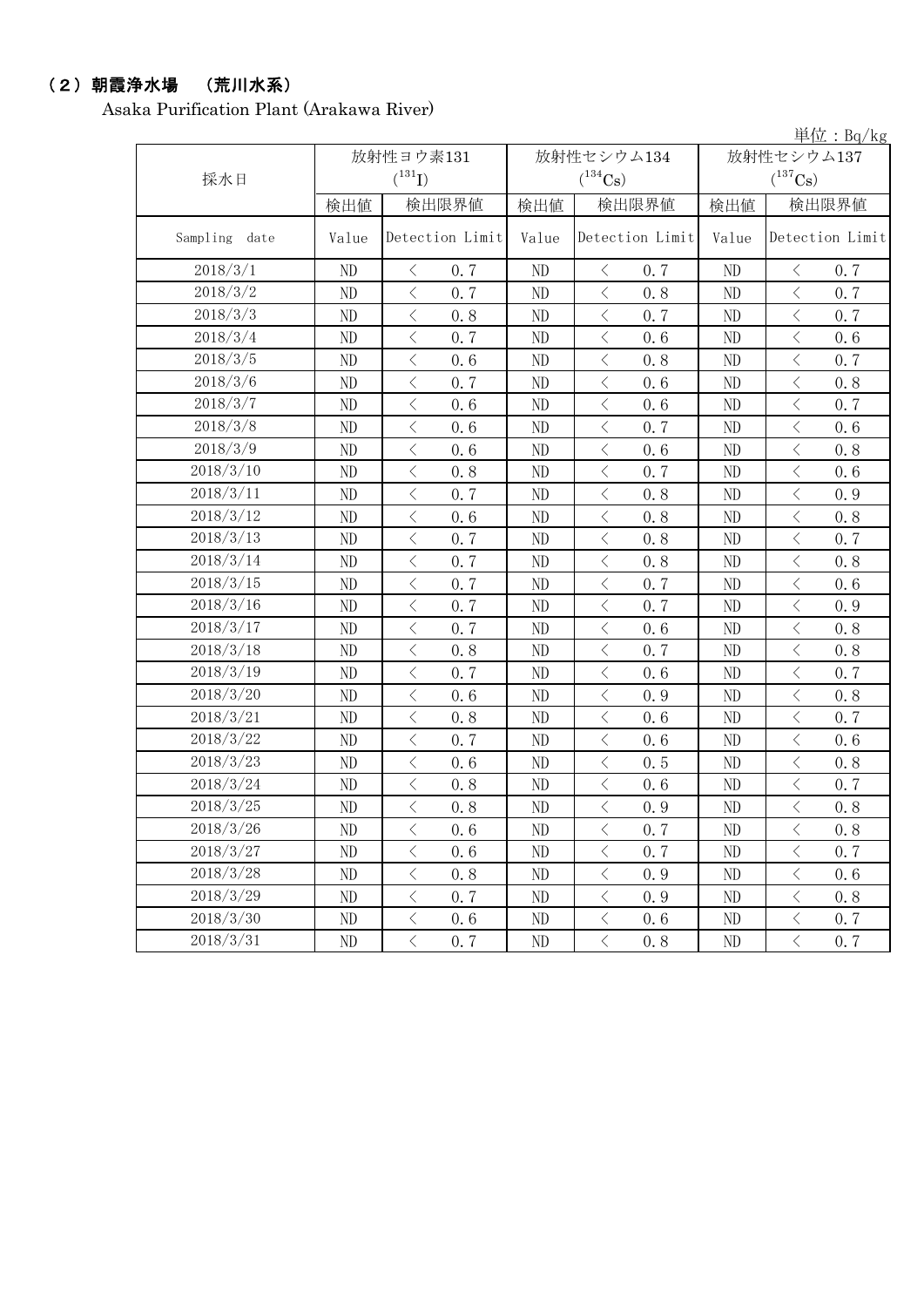## (3)小作浄水場 (多摩川水系)

Ozaku Purification Plant (Tamagawa River)

|                  |       |                                                 |              |                                    |            | 単位: Bq/kg            |  |
|------------------|-------|-------------------------------------------------|--------------|------------------------------------|------------|----------------------|--|
|                  |       | 放射性ヨウ素131                                       |              | 放射性セシウム134                         | 放射性セシウム137 |                      |  |
| 採水日              |       | $(^{131}I)$                                     | $(^{134}Cs)$ |                                    |            | $(^{137}Cs)$         |  |
|                  | 検出値   | 検出限界値                                           | 検出値          | 検出限界値                              | 検出値        | 検出限界値                |  |
| Sampling<br>date | Value | Detection Limit                                 | Value        | Detection Limit                    | Value      | Detection Limit      |  |
| 2018/3/1         | ND    | $\langle$<br>0.6                                | ND           | 0.7<br>$\langle$                   | ND         | $\langle$<br>0.6     |  |
| 2018/3/2         | ND    | $\langle$<br>0.6                                | ND           | $\langle$<br>0.6                   | ND         | $\langle$<br>0.6     |  |
| 2018/3/3         | ND    | $\overline{\left\langle \right\rangle }$<br>0.8 | ND           | $\langle$<br>0.7                   | ND         | $\, <\,$<br>0.6      |  |
| 2018/3/4         | ND    | $\langle$<br>0.8                                | ND           | $\langle$<br>0.6                   | ND         | $\langle$<br>0.7     |  |
| 2018/3/5         | ND    | $\langle$<br>0.7                                | ND           | $\langle$<br>0.7                   | ND         | $\langle$<br>0.8     |  |
| 2018/3/6         | ND    | $\bigl\langle$<br>0.7                           | ND           | $\big\langle$<br>0.6               | ND         | $\big\langle$<br>0.8 |  |
| 2018/3/7         | ND    | $\langle$<br>0.7                                | $\rm ND$     | $\langle$<br>0.7                   | ND         | $\langle$<br>0.6     |  |
| 2018/3/8         | ND    | $\overline{\left\langle \right\rangle }$<br>0.6 | ND           | $\langle$<br>0.8                   | ND         | $\langle$<br>0.8     |  |
| 2018/3/9         | ND    | $\langle$<br>0.7                                | ND           | $\langle$<br>0.7                   | ND         | $\langle$<br>0.6     |  |
| 2018/3/10        | ND    | $\langle$<br>0.7                                | ND           | $\langle$<br>0.7                   | ND         | $\langle$<br>0.6     |  |
| 2018/3/11        | ND    | $\bigl\langle$<br>0.8                           | ND           | $\big\langle$<br>0.7               | ND         | $\big\langle$<br>0.9 |  |
| 2018/3/12        | ND    | $\langle$<br>0.6                                | $\rm ND$     | $\langle$<br>0.7                   | ND         | $\langle$<br>0.7     |  |
| 2018/3/13        | ND    | $\langle$<br>0.8                                | ND           | $\langle$<br>0.7                   | ND         | $\langle$<br>0.8     |  |
| 2018/3/14        | ND    | $\langle$<br>0.7                                | ND           | $\langle$<br>0.7                   | ND         | $\langle$<br>0.6     |  |
| 2018/3/15        | ND    | $\langle$<br>0.7                                | ND           | $\langle$<br>0.7                   | ND         | $\langle$<br>0.8     |  |
| 2018/3/16        | ND    | $\lt$<br>0.7                                    | ND           | $\, \leq$<br>0.9                   | ND         | $\, <\,$<br>0.8      |  |
| 2018/3/17        | ND    | $\langle$<br>0.8                                | $\rm ND$     | $\langle$<br>0.6                   | ND         | $\langle$<br>0.6     |  |
| 2018/3/18        | ND    | $\langle$<br>0.8                                | ND           | $\langle$<br>0.8                   | ND         | $\langle$<br>0.8     |  |
| 2018/3/19        | ND    | $\langle$<br>0.6                                | ND           | $\langle$<br>0.6                   | ND         | $\langle$<br>0.7     |  |
| 2018/3/20        | ND    | $\langle$<br>0.7                                | ND           | $\langle$<br>0.7                   | ND         | $\langle$<br>0.8     |  |
| 2018/3/21        | ND    | $\hspace{0.1cm}\big\langle$<br>0.7              | ND           | $\hspace{0.1mm}\big\langle$<br>0.6 | ND         | $\, <\,$<br>0.6      |  |
| 2018/3/22        | ND    | $\langle$<br>0.7                                | ND           | $\langle$<br>0.7                   | ND         | $\, <\,$<br>0.7      |  |
| 2018/3/23        | ND    | $\langle$<br>0.7                                | ND           | $\langle$<br>0.8                   | ND         | $\langle$<br>0.8     |  |
| 2018/3/24        | ND    | $\langle$<br>0.9                                | ND           | $\langle$<br>0.7                   | ND         | $\big\langle$<br>0.7 |  |
| 2018/3/25        | ND    | $\langle$<br>0.8                                | ND           | $\langle$<br>0.9                   | ND         | $\langle$<br>0.8     |  |
| 2018/3/26        | ND    | $\langle$<br>0.6                                | ND           | $\langle$<br>0.6                   | ND         | $\langle$<br>0.7     |  |
| 2018/3/27        | ND    | $\langle$<br>0.7                                | ND           | $\langle$<br>0.6                   | ND         | $\langle$<br>0.6     |  |
| 2018/3/28        | ND    | $\langle$<br>0, 7                               | ND           | $\langle$<br>0.7                   | ND         | $\langle$<br>0.7     |  |
| 2018/3/29        | ND    | $\langle$<br>0.7                                | ND           | $\big\langle$<br>0.6               | ND         | $\langle$<br>0.7     |  |
| 2018/3/30        | ND    | $\langle$<br>0.7                                | ND           | $\langle$<br>0.8                   | ND         | $\langle$<br>0.6     |  |
| 2018/3/31        | ND    | $\langle$<br>0.8                                | ND           | $\langle$<br>0.6                   | ND         | $\langle$<br>0, 7    |  |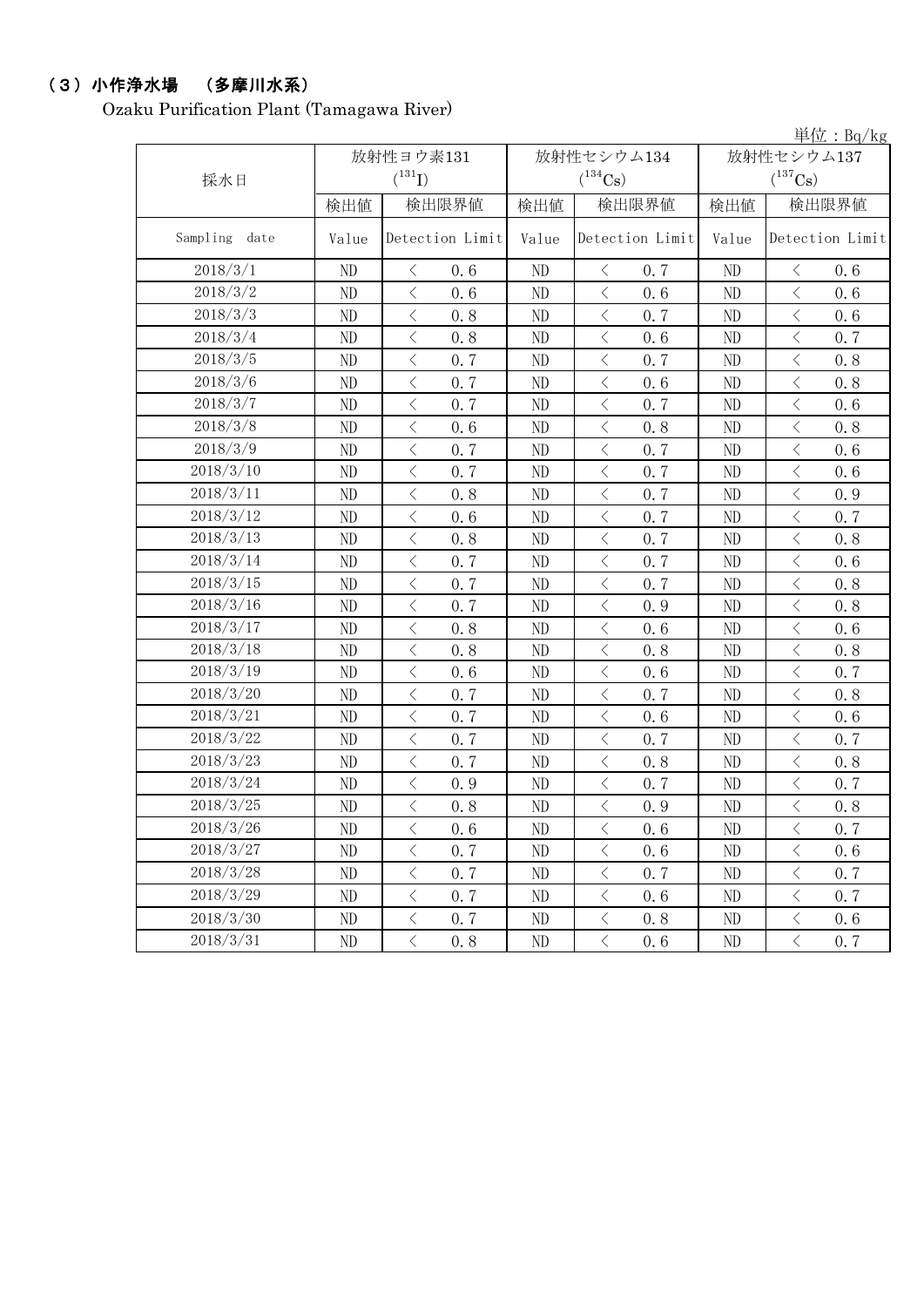# (4)東村山浄水場 (多摩川・荒川水系)

Higashi-murayama Purification Plant (Tamagawa・Arakawa River)

| 放射性セシウム137<br>放射性ヨウ素131<br>放射性セシウム134<br>$(^{131}I)$<br>$(^{137}Cs)$<br>$(^{134}Cs)$<br>採水日<br>検出限界値<br>検出限界値<br>検出限界値<br>検出値<br>検出値<br>検出値<br>Sampling<br>Detection Limit<br>Detection Limit<br>date<br>Value<br>Value<br>Value<br>2018/3/1<br>ND<br>0.7<br>ND<br>ND<br>0.7<br>$\langle$<br>$\langle$<br>0.6<br>$\lt$<br>2018/3/2<br>$\langle$<br>$\langle$<br>0.8<br>$\overline{\left\langle \right\rangle }$<br>ND<br>0.6<br>ND<br>ND<br>0.6<br>2018/3/3<br>$\langle$<br>$\langle$<br>ND<br>0.8<br>ND<br>$\big\langle$<br>0.5<br>ND<br>0.8<br>2018/3/4<br>ND<br>$\langle$<br>$\langle$<br>0.9<br>ND<br>$\langle$<br>0.8<br>0.8<br>ND<br>2018/3/5<br>$\langle$<br>$\,$ $\,$ $\,$<br>$\langle$<br>ND<br>0.8<br>0.9<br>ND<br>0.7<br>ND<br>2018/3/6<br>ND<br>$\bigl\langle$<br>0.7<br>$\, \zeta \,$<br>0.6<br>ND<br>$\, \leq$<br>0.8<br>ND<br>$\langle$<br>$\langle$<br>$\langle$<br>2018/3/7<br>0.8<br>0.7<br>ND<br>0.6<br>ND<br>ND<br>2018/3/8<br>$\lt$<br>$\langle$<br>$\langle$<br>0.6<br>ND<br>0.6<br>ND<br>0.6<br>ND<br>2018/3/9<br>$\langle$<br>0.7<br>$\langle$<br>0.7<br>$\langle$<br>0.8<br>ND<br>ND<br>ND<br>2018/3/10<br>$\langle$<br>$\langle$<br>0.7<br>$\,$ $\,$ $\,$<br>0.7<br>ND<br>0.8<br>ND<br>ND<br>2018/3/11<br>ND<br>$\, \leq$<br>0.8<br>$\langle$<br>0.7<br>ND<br>$\, <\,$<br>0.6<br>ND<br>2018/3/12<br>ND<br>$\langle$<br>0.8<br>$\langle$<br>0.8<br>$\langle$<br>0.6<br>ND<br>ND<br>2018/3/13<br>$\langle$<br>$\langle$<br>$\langle$<br>ND<br>0.7<br>ND<br>0.7<br>ND<br>0.7<br>2018/3/14<br>$\langle$<br>$\langle$<br>ND<br>0.7<br>$\langle$<br>0.6<br>ND<br>0.7<br>ND<br>2018/3/15<br>$\langle$<br>$\langle$<br>$\langle$<br>0.7<br>ND<br>0.8<br>ND<br>0.6<br>ND<br>2018/3/16<br>ND<br>$\bigl\langle$<br>0.6<br>$\, \zeta \,$<br>0.7<br>$\, \leq$<br>0.8<br>ND<br>ND<br>2018/3/17<br>$\lt$<br>$\overline{\left\langle \right\rangle }$<br>$\overline{\left\langle \right\rangle }$<br>0.6<br>ND<br>0.7<br>ND<br>0.7<br>ND<br>2018/3/18<br>$\langle$<br>$\langle$<br>$\langle$<br>0.7<br>ND<br>0.8<br>ND<br>ND<br>0.6<br>2018/3/19<br>$\langle$<br>0.7<br>$\langle$<br>ND<br>0.7<br>$\langle$<br>0.6<br>ND<br>ND<br>$\langle$<br>$\langle$<br>2018/3/20<br>$\langle$<br>ND<br>0.7<br>0.7<br>ND<br>0.8<br>ND<br>2018/3/21<br>$\lt$<br>$\langle$<br>$\langle$<br>$\mathbf{1}$<br>ND<br>0.7<br>0.8<br>ND<br>ND<br>2018/3/22<br>$\langle$<br>$\,$ $\,$ $\,$<br>$\langle$<br>ND<br>0.7<br>0.6<br>ND<br>0.6<br>ND<br>2018/3/23<br>$\langle$<br>$\langle$<br>0.7<br>$\langle$<br>ND<br>0.6<br>$\rm ND$<br>ND<br>0.6<br>2018/3/24<br>$\, <\,$<br>$\, <\,$<br>$\, <\,$<br>ND<br>0.8<br>ND<br>0.7<br>ND<br>0.7<br>2018/3/25<br>$\rm ND$<br>$\rm ND$<br>$\, <\,$<br>0, 7<br>$\rm ND$<br>$\langle$<br>0.8<br>$\langle$<br>0.8<br>2018/3/26<br>$\langle$<br>$\langle$<br>$\langle$<br>ND<br>0.7<br>0.6<br>ND<br>0.8<br>ND<br>2018/3/27<br>$\langle$<br>$\langle$<br>0.8<br>$\langle$<br>ND<br>0.7<br>0.8<br>ND<br>ND<br>2018/3/28<br>$\langle$<br>$\big\langle$<br>$\langle$<br>ND<br>0.8<br>0.6<br>ND<br>0.7<br>ND<br>2018/3/29<br>$\langle$<br>$\lt$<br>0.7<br>$\langle$<br>0.7<br>ND<br>0.6<br>ND<br>ND<br>2018/3/30<br>$\langle$<br>$\langle$<br>0.7<br>ND<br>0.6<br>ND<br>$\langle$<br>0, 7<br>ND<br>2018/3/31<br>$\langle$<br>$\langle$<br>$\langle$<br>0.7<br>0.8<br>0.6<br>ND<br>ND<br>ND |  |  |  |  | $\frac{\dot{\mathbf{\mu}}$ 位 : Bq/kg |  |
|--------------------------------------------------------------------------------------------------------------------------------------------------------------------------------------------------------------------------------------------------------------------------------------------------------------------------------------------------------------------------------------------------------------------------------------------------------------------------------------------------------------------------------------------------------------------------------------------------------------------------------------------------------------------------------------------------------------------------------------------------------------------------------------------------------------------------------------------------------------------------------------------------------------------------------------------------------------------------------------------------------------------------------------------------------------------------------------------------------------------------------------------------------------------------------------------------------------------------------------------------------------------------------------------------------------------------------------------------------------------------------------------------------------------------------------------------------------------------------------------------------------------------------------------------------------------------------------------------------------------------------------------------------------------------------------------------------------------------------------------------------------------------------------------------------------------------------------------------------------------------------------------------------------------------------------------------------------------------------------------------------------------------------------------------------------------------------------------------------------------------------------------------------------------------------------------------------------------------------------------------------------------------------------------------------------------------------------------------------------------------------------------------------------------------------------------------------------------------------------------------------------------------------------------------------------------------------------------------------------------------------------------------------------------------------------------------------------------------------------------------------------------------------------------------------------------------------------------------------------------------------------------------------------------------------------------------------------------------------------------------------------------------------------------------------------------------------------------------------------------------------------------------------------------------------------------------------------------------------------------------------------------------------------------------------------|--|--|--|--|--------------------------------------|--|
|                                                                                                                                                                                                                                                                                                                                                                                                                                                                                                                                                                                                                                                                                                                                                                                                                                                                                                                                                                                                                                                                                                                                                                                                                                                                                                                                                                                                                                                                                                                                                                                                                                                                                                                                                                                                                                                                                                                                                                                                                                                                                                                                                                                                                                                                                                                                                                                                                                                                                                                                                                                                                                                                                                                                                                                                                                                                                                                                                                                                                                                                                                                                                                                                                                                                                                              |  |  |  |  |                                      |  |
|                                                                                                                                                                                                                                                                                                                                                                                                                                                                                                                                                                                                                                                                                                                                                                                                                                                                                                                                                                                                                                                                                                                                                                                                                                                                                                                                                                                                                                                                                                                                                                                                                                                                                                                                                                                                                                                                                                                                                                                                                                                                                                                                                                                                                                                                                                                                                                                                                                                                                                                                                                                                                                                                                                                                                                                                                                                                                                                                                                                                                                                                                                                                                                                                                                                                                                              |  |  |  |  |                                      |  |
|                                                                                                                                                                                                                                                                                                                                                                                                                                                                                                                                                                                                                                                                                                                                                                                                                                                                                                                                                                                                                                                                                                                                                                                                                                                                                                                                                                                                                                                                                                                                                                                                                                                                                                                                                                                                                                                                                                                                                                                                                                                                                                                                                                                                                                                                                                                                                                                                                                                                                                                                                                                                                                                                                                                                                                                                                                                                                                                                                                                                                                                                                                                                                                                                                                                                                                              |  |  |  |  |                                      |  |
|                                                                                                                                                                                                                                                                                                                                                                                                                                                                                                                                                                                                                                                                                                                                                                                                                                                                                                                                                                                                                                                                                                                                                                                                                                                                                                                                                                                                                                                                                                                                                                                                                                                                                                                                                                                                                                                                                                                                                                                                                                                                                                                                                                                                                                                                                                                                                                                                                                                                                                                                                                                                                                                                                                                                                                                                                                                                                                                                                                                                                                                                                                                                                                                                                                                                                                              |  |  |  |  | Detection Limit                      |  |
|                                                                                                                                                                                                                                                                                                                                                                                                                                                                                                                                                                                                                                                                                                                                                                                                                                                                                                                                                                                                                                                                                                                                                                                                                                                                                                                                                                                                                                                                                                                                                                                                                                                                                                                                                                                                                                                                                                                                                                                                                                                                                                                                                                                                                                                                                                                                                                                                                                                                                                                                                                                                                                                                                                                                                                                                                                                                                                                                                                                                                                                                                                                                                                                                                                                                                                              |  |  |  |  |                                      |  |
|                                                                                                                                                                                                                                                                                                                                                                                                                                                                                                                                                                                                                                                                                                                                                                                                                                                                                                                                                                                                                                                                                                                                                                                                                                                                                                                                                                                                                                                                                                                                                                                                                                                                                                                                                                                                                                                                                                                                                                                                                                                                                                                                                                                                                                                                                                                                                                                                                                                                                                                                                                                                                                                                                                                                                                                                                                                                                                                                                                                                                                                                                                                                                                                                                                                                                                              |  |  |  |  |                                      |  |
|                                                                                                                                                                                                                                                                                                                                                                                                                                                                                                                                                                                                                                                                                                                                                                                                                                                                                                                                                                                                                                                                                                                                                                                                                                                                                                                                                                                                                                                                                                                                                                                                                                                                                                                                                                                                                                                                                                                                                                                                                                                                                                                                                                                                                                                                                                                                                                                                                                                                                                                                                                                                                                                                                                                                                                                                                                                                                                                                                                                                                                                                                                                                                                                                                                                                                                              |  |  |  |  |                                      |  |
|                                                                                                                                                                                                                                                                                                                                                                                                                                                                                                                                                                                                                                                                                                                                                                                                                                                                                                                                                                                                                                                                                                                                                                                                                                                                                                                                                                                                                                                                                                                                                                                                                                                                                                                                                                                                                                                                                                                                                                                                                                                                                                                                                                                                                                                                                                                                                                                                                                                                                                                                                                                                                                                                                                                                                                                                                                                                                                                                                                                                                                                                                                                                                                                                                                                                                                              |  |  |  |  |                                      |  |
|                                                                                                                                                                                                                                                                                                                                                                                                                                                                                                                                                                                                                                                                                                                                                                                                                                                                                                                                                                                                                                                                                                                                                                                                                                                                                                                                                                                                                                                                                                                                                                                                                                                                                                                                                                                                                                                                                                                                                                                                                                                                                                                                                                                                                                                                                                                                                                                                                                                                                                                                                                                                                                                                                                                                                                                                                                                                                                                                                                                                                                                                                                                                                                                                                                                                                                              |  |  |  |  |                                      |  |
|                                                                                                                                                                                                                                                                                                                                                                                                                                                                                                                                                                                                                                                                                                                                                                                                                                                                                                                                                                                                                                                                                                                                                                                                                                                                                                                                                                                                                                                                                                                                                                                                                                                                                                                                                                                                                                                                                                                                                                                                                                                                                                                                                                                                                                                                                                                                                                                                                                                                                                                                                                                                                                                                                                                                                                                                                                                                                                                                                                                                                                                                                                                                                                                                                                                                                                              |  |  |  |  |                                      |  |
|                                                                                                                                                                                                                                                                                                                                                                                                                                                                                                                                                                                                                                                                                                                                                                                                                                                                                                                                                                                                                                                                                                                                                                                                                                                                                                                                                                                                                                                                                                                                                                                                                                                                                                                                                                                                                                                                                                                                                                                                                                                                                                                                                                                                                                                                                                                                                                                                                                                                                                                                                                                                                                                                                                                                                                                                                                                                                                                                                                                                                                                                                                                                                                                                                                                                                                              |  |  |  |  |                                      |  |
|                                                                                                                                                                                                                                                                                                                                                                                                                                                                                                                                                                                                                                                                                                                                                                                                                                                                                                                                                                                                                                                                                                                                                                                                                                                                                                                                                                                                                                                                                                                                                                                                                                                                                                                                                                                                                                                                                                                                                                                                                                                                                                                                                                                                                                                                                                                                                                                                                                                                                                                                                                                                                                                                                                                                                                                                                                                                                                                                                                                                                                                                                                                                                                                                                                                                                                              |  |  |  |  |                                      |  |
|                                                                                                                                                                                                                                                                                                                                                                                                                                                                                                                                                                                                                                                                                                                                                                                                                                                                                                                                                                                                                                                                                                                                                                                                                                                                                                                                                                                                                                                                                                                                                                                                                                                                                                                                                                                                                                                                                                                                                                                                                                                                                                                                                                                                                                                                                                                                                                                                                                                                                                                                                                                                                                                                                                                                                                                                                                                                                                                                                                                                                                                                                                                                                                                                                                                                                                              |  |  |  |  |                                      |  |
|                                                                                                                                                                                                                                                                                                                                                                                                                                                                                                                                                                                                                                                                                                                                                                                                                                                                                                                                                                                                                                                                                                                                                                                                                                                                                                                                                                                                                                                                                                                                                                                                                                                                                                                                                                                                                                                                                                                                                                                                                                                                                                                                                                                                                                                                                                                                                                                                                                                                                                                                                                                                                                                                                                                                                                                                                                                                                                                                                                                                                                                                                                                                                                                                                                                                                                              |  |  |  |  |                                      |  |
|                                                                                                                                                                                                                                                                                                                                                                                                                                                                                                                                                                                                                                                                                                                                                                                                                                                                                                                                                                                                                                                                                                                                                                                                                                                                                                                                                                                                                                                                                                                                                                                                                                                                                                                                                                                                                                                                                                                                                                                                                                                                                                                                                                                                                                                                                                                                                                                                                                                                                                                                                                                                                                                                                                                                                                                                                                                                                                                                                                                                                                                                                                                                                                                                                                                                                                              |  |  |  |  |                                      |  |
|                                                                                                                                                                                                                                                                                                                                                                                                                                                                                                                                                                                                                                                                                                                                                                                                                                                                                                                                                                                                                                                                                                                                                                                                                                                                                                                                                                                                                                                                                                                                                                                                                                                                                                                                                                                                                                                                                                                                                                                                                                                                                                                                                                                                                                                                                                                                                                                                                                                                                                                                                                                                                                                                                                                                                                                                                                                                                                                                                                                                                                                                                                                                                                                                                                                                                                              |  |  |  |  |                                      |  |
|                                                                                                                                                                                                                                                                                                                                                                                                                                                                                                                                                                                                                                                                                                                                                                                                                                                                                                                                                                                                                                                                                                                                                                                                                                                                                                                                                                                                                                                                                                                                                                                                                                                                                                                                                                                                                                                                                                                                                                                                                                                                                                                                                                                                                                                                                                                                                                                                                                                                                                                                                                                                                                                                                                                                                                                                                                                                                                                                                                                                                                                                                                                                                                                                                                                                                                              |  |  |  |  |                                      |  |
|                                                                                                                                                                                                                                                                                                                                                                                                                                                                                                                                                                                                                                                                                                                                                                                                                                                                                                                                                                                                                                                                                                                                                                                                                                                                                                                                                                                                                                                                                                                                                                                                                                                                                                                                                                                                                                                                                                                                                                                                                                                                                                                                                                                                                                                                                                                                                                                                                                                                                                                                                                                                                                                                                                                                                                                                                                                                                                                                                                                                                                                                                                                                                                                                                                                                                                              |  |  |  |  |                                      |  |
|                                                                                                                                                                                                                                                                                                                                                                                                                                                                                                                                                                                                                                                                                                                                                                                                                                                                                                                                                                                                                                                                                                                                                                                                                                                                                                                                                                                                                                                                                                                                                                                                                                                                                                                                                                                                                                                                                                                                                                                                                                                                                                                                                                                                                                                                                                                                                                                                                                                                                                                                                                                                                                                                                                                                                                                                                                                                                                                                                                                                                                                                                                                                                                                                                                                                                                              |  |  |  |  |                                      |  |
|                                                                                                                                                                                                                                                                                                                                                                                                                                                                                                                                                                                                                                                                                                                                                                                                                                                                                                                                                                                                                                                                                                                                                                                                                                                                                                                                                                                                                                                                                                                                                                                                                                                                                                                                                                                                                                                                                                                                                                                                                                                                                                                                                                                                                                                                                                                                                                                                                                                                                                                                                                                                                                                                                                                                                                                                                                                                                                                                                                                                                                                                                                                                                                                                                                                                                                              |  |  |  |  |                                      |  |
|                                                                                                                                                                                                                                                                                                                                                                                                                                                                                                                                                                                                                                                                                                                                                                                                                                                                                                                                                                                                                                                                                                                                                                                                                                                                                                                                                                                                                                                                                                                                                                                                                                                                                                                                                                                                                                                                                                                                                                                                                                                                                                                                                                                                                                                                                                                                                                                                                                                                                                                                                                                                                                                                                                                                                                                                                                                                                                                                                                                                                                                                                                                                                                                                                                                                                                              |  |  |  |  |                                      |  |
|                                                                                                                                                                                                                                                                                                                                                                                                                                                                                                                                                                                                                                                                                                                                                                                                                                                                                                                                                                                                                                                                                                                                                                                                                                                                                                                                                                                                                                                                                                                                                                                                                                                                                                                                                                                                                                                                                                                                                                                                                                                                                                                                                                                                                                                                                                                                                                                                                                                                                                                                                                                                                                                                                                                                                                                                                                                                                                                                                                                                                                                                                                                                                                                                                                                                                                              |  |  |  |  |                                      |  |
|                                                                                                                                                                                                                                                                                                                                                                                                                                                                                                                                                                                                                                                                                                                                                                                                                                                                                                                                                                                                                                                                                                                                                                                                                                                                                                                                                                                                                                                                                                                                                                                                                                                                                                                                                                                                                                                                                                                                                                                                                                                                                                                                                                                                                                                                                                                                                                                                                                                                                                                                                                                                                                                                                                                                                                                                                                                                                                                                                                                                                                                                                                                                                                                                                                                                                                              |  |  |  |  |                                      |  |
|                                                                                                                                                                                                                                                                                                                                                                                                                                                                                                                                                                                                                                                                                                                                                                                                                                                                                                                                                                                                                                                                                                                                                                                                                                                                                                                                                                                                                                                                                                                                                                                                                                                                                                                                                                                                                                                                                                                                                                                                                                                                                                                                                                                                                                                                                                                                                                                                                                                                                                                                                                                                                                                                                                                                                                                                                                                                                                                                                                                                                                                                                                                                                                                                                                                                                                              |  |  |  |  |                                      |  |
|                                                                                                                                                                                                                                                                                                                                                                                                                                                                                                                                                                                                                                                                                                                                                                                                                                                                                                                                                                                                                                                                                                                                                                                                                                                                                                                                                                                                                                                                                                                                                                                                                                                                                                                                                                                                                                                                                                                                                                                                                                                                                                                                                                                                                                                                                                                                                                                                                                                                                                                                                                                                                                                                                                                                                                                                                                                                                                                                                                                                                                                                                                                                                                                                                                                                                                              |  |  |  |  |                                      |  |
|                                                                                                                                                                                                                                                                                                                                                                                                                                                                                                                                                                                                                                                                                                                                                                                                                                                                                                                                                                                                                                                                                                                                                                                                                                                                                                                                                                                                                                                                                                                                                                                                                                                                                                                                                                                                                                                                                                                                                                                                                                                                                                                                                                                                                                                                                                                                                                                                                                                                                                                                                                                                                                                                                                                                                                                                                                                                                                                                                                                                                                                                                                                                                                                                                                                                                                              |  |  |  |  |                                      |  |
|                                                                                                                                                                                                                                                                                                                                                                                                                                                                                                                                                                                                                                                                                                                                                                                                                                                                                                                                                                                                                                                                                                                                                                                                                                                                                                                                                                                                                                                                                                                                                                                                                                                                                                                                                                                                                                                                                                                                                                                                                                                                                                                                                                                                                                                                                                                                                                                                                                                                                                                                                                                                                                                                                                                                                                                                                                                                                                                                                                                                                                                                                                                                                                                                                                                                                                              |  |  |  |  |                                      |  |
|                                                                                                                                                                                                                                                                                                                                                                                                                                                                                                                                                                                                                                                                                                                                                                                                                                                                                                                                                                                                                                                                                                                                                                                                                                                                                                                                                                                                                                                                                                                                                                                                                                                                                                                                                                                                                                                                                                                                                                                                                                                                                                                                                                                                                                                                                                                                                                                                                                                                                                                                                                                                                                                                                                                                                                                                                                                                                                                                                                                                                                                                                                                                                                                                                                                                                                              |  |  |  |  |                                      |  |
|                                                                                                                                                                                                                                                                                                                                                                                                                                                                                                                                                                                                                                                                                                                                                                                                                                                                                                                                                                                                                                                                                                                                                                                                                                                                                                                                                                                                                                                                                                                                                                                                                                                                                                                                                                                                                                                                                                                                                                                                                                                                                                                                                                                                                                                                                                                                                                                                                                                                                                                                                                                                                                                                                                                                                                                                                                                                                                                                                                                                                                                                                                                                                                                                                                                                                                              |  |  |  |  |                                      |  |
|                                                                                                                                                                                                                                                                                                                                                                                                                                                                                                                                                                                                                                                                                                                                                                                                                                                                                                                                                                                                                                                                                                                                                                                                                                                                                                                                                                                                                                                                                                                                                                                                                                                                                                                                                                                                                                                                                                                                                                                                                                                                                                                                                                                                                                                                                                                                                                                                                                                                                                                                                                                                                                                                                                                                                                                                                                                                                                                                                                                                                                                                                                                                                                                                                                                                                                              |  |  |  |  |                                      |  |
|                                                                                                                                                                                                                                                                                                                                                                                                                                                                                                                                                                                                                                                                                                                                                                                                                                                                                                                                                                                                                                                                                                                                                                                                                                                                                                                                                                                                                                                                                                                                                                                                                                                                                                                                                                                                                                                                                                                                                                                                                                                                                                                                                                                                                                                                                                                                                                                                                                                                                                                                                                                                                                                                                                                                                                                                                                                                                                                                                                                                                                                                                                                                                                                                                                                                                                              |  |  |  |  |                                      |  |
|                                                                                                                                                                                                                                                                                                                                                                                                                                                                                                                                                                                                                                                                                                                                                                                                                                                                                                                                                                                                                                                                                                                                                                                                                                                                                                                                                                                                                                                                                                                                                                                                                                                                                                                                                                                                                                                                                                                                                                                                                                                                                                                                                                                                                                                                                                                                                                                                                                                                                                                                                                                                                                                                                                                                                                                                                                                                                                                                                                                                                                                                                                                                                                                                                                                                                                              |  |  |  |  |                                      |  |
|                                                                                                                                                                                                                                                                                                                                                                                                                                                                                                                                                                                                                                                                                                                                                                                                                                                                                                                                                                                                                                                                                                                                                                                                                                                                                                                                                                                                                                                                                                                                                                                                                                                                                                                                                                                                                                                                                                                                                                                                                                                                                                                                                                                                                                                                                                                                                                                                                                                                                                                                                                                                                                                                                                                                                                                                                                                                                                                                                                                                                                                                                                                                                                                                                                                                                                              |  |  |  |  |                                      |  |
|                                                                                                                                                                                                                                                                                                                                                                                                                                                                                                                                                                                                                                                                                                                                                                                                                                                                                                                                                                                                                                                                                                                                                                                                                                                                                                                                                                                                                                                                                                                                                                                                                                                                                                                                                                                                                                                                                                                                                                                                                                                                                                                                                                                                                                                                                                                                                                                                                                                                                                                                                                                                                                                                                                                                                                                                                                                                                                                                                                                                                                                                                                                                                                                                                                                                                                              |  |  |  |  |                                      |  |
|                                                                                                                                                                                                                                                                                                                                                                                                                                                                                                                                                                                                                                                                                                                                                                                                                                                                                                                                                                                                                                                                                                                                                                                                                                                                                                                                                                                                                                                                                                                                                                                                                                                                                                                                                                                                                                                                                                                                                                                                                                                                                                                                                                                                                                                                                                                                                                                                                                                                                                                                                                                                                                                                                                                                                                                                                                                                                                                                                                                                                                                                                                                                                                                                                                                                                                              |  |  |  |  |                                      |  |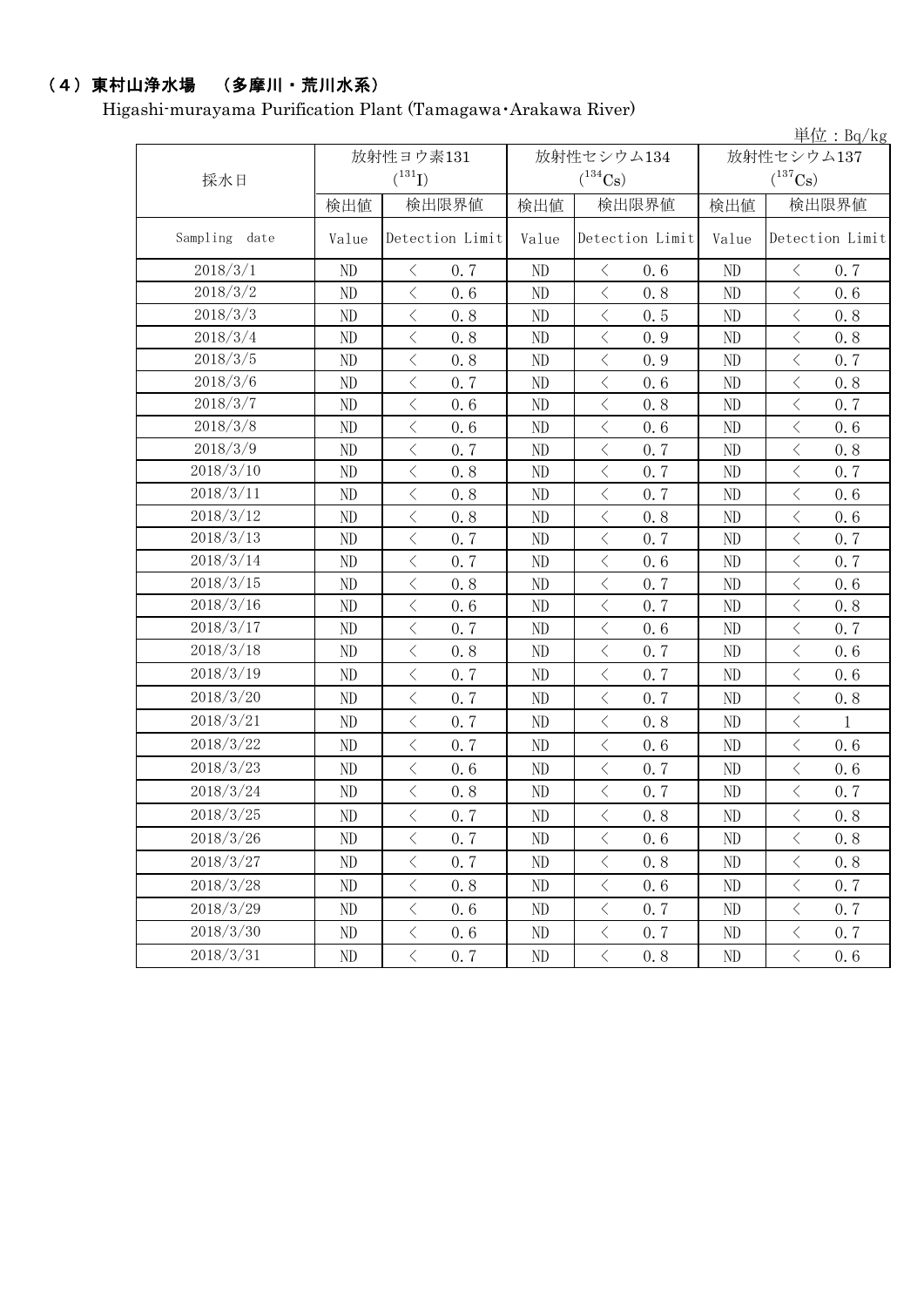# (5)長沢浄水場 (相模川水系)

Nagasawa Purification Plant (Sagamigawa River)

|          |           |       |                                                  |       |                                                 |              | $\frac{\dot{\mathbf{\mu}}$ 位 : Bq/kg |  |
|----------|-----------|-------|--------------------------------------------------|-------|-------------------------------------------------|--------------|--------------------------------------|--|
|          |           |       | 放射性ヨウ素131                                        |       | 放射性セシウム134                                      | 放射性セシウム137   |                                      |  |
|          | 採水日       |       | $(^{131}I)$                                      |       | $(^{134}Cs)$                                    |              | $(^{137}Cs)$                         |  |
|          |           | 検出値   | 検出限界値                                            | 検出値   | 検出限界値                                           | 検出限界値<br>検出値 |                                      |  |
| Sampling | date      | Value | Detection Limit                                  | Value | Detection Limit                                 | Value        | Detection Limit                      |  |
|          | 2018/3/1  | ND    | $\langle$<br>0.7                                 | ND    | $\lt$<br>0.7                                    | ND           | $\lt$<br>0.7                         |  |
|          | 2018/3/2  | ND    | $\,$ $\,$ $\,$<br>0.7                            | ND    | 0.7<br>$\langle$                                | ND           | $\langle$<br>0.8                     |  |
|          | 2018/3/3  | ND    | $\,$ $\,$ $\,$<br>0.8                            | ND    | $\langle$<br>0.5                                | ND           | $\langle$<br>0.7                     |  |
|          | 2018/3/4  | ND    | $\,$ $\,$ $\,$<br>0.6                            | ND    | $\langle$<br>0.9                                | ND           | $\langle$<br>0.8                     |  |
|          | 2018/3/5  | ND    | $\langle$<br>0.6                                 | ND    | $\langle$<br>0.6                                | ND           | $\langle$<br>0.7                     |  |
|          | 2018/3/6  | ND    | $\langle$<br>0.6                                 | ND    | $\langle$<br>0.6                                | ND           | $\langle$<br>0.7                     |  |
|          | 2018/3/7  | ND    | $\langle$<br>0.7                                 | ND    | $\langle$<br>0.8                                | ND           | $\langle$<br>0.7                     |  |
|          | 2018/3/8  | ND    | $\langle$<br>0.8                                 | ND    | $\langle$<br>0.8                                | ND           | $\langle$<br>0.7                     |  |
|          | 2018/3/9  | ND    | $\langle$<br>0.6                                 | ND    | $\langle$<br>0.6                                | ND           | $\langle$<br>0.8                     |  |
|          | 2018/3/10 | ND    | $\langle$<br>0.8                                 | ND    | $\langle$<br>0.7                                | ND           | $\langle$<br>0.8                     |  |
|          | 2018/3/11 | ND    | $\langle$<br>0.5                                 | ND    | $\langle$<br>0.7                                | ND           | $\langle$<br>0.8                     |  |
|          | 2018/3/12 | ND    | $\langle$<br>0.7                                 | ND    | $\langle$<br>0.7                                | ND           | $\langle$<br>0.6                     |  |
|          | 2018/3/13 | ND    | $\langle$<br>0.7                                 | ND    | $\langle$<br>0.6                                | ND           | $\langle$<br>0.7                     |  |
|          | 2018/3/14 | ND    | $\langle$<br>0.8                                 | ND    | $\langle$<br>0.6                                | ND           | $\langle$<br>0.9                     |  |
|          | 2018/3/15 | ND    | $\langle$<br>0.6                                 | ND    | $\langle$<br>0.7                                | ND           | $\, <\,$<br>0.6                      |  |
|          | 2018/3/16 | ND    | $\langle$<br>0.7                                 | ND    | $\langle$<br>0.7                                | ND           | $\langle$<br>0.7                     |  |
|          | 2018/3/17 | ND    | $\langle$<br>0.8                                 | ND    | $\langle$<br>0.7                                | ND           | $\langle$<br>0.7                     |  |
|          | 2018/3/18 | ND    | $\langle$<br>0.8                                 | ND    | $\lt$<br>1                                      | ND           | $\langle$<br>0.7                     |  |
|          | 2018/3/19 | ND    | $\lt$<br>0.8                                     | ND    | $\lt$<br>0.6                                    | ND           | 0.6<br>$\langle$                     |  |
|          | 2018/3/20 | ND    | $\langle$<br>0.7                                 | ND    | $\big\langle$<br>0.7                            | ND           | $\langle$<br>0.7                     |  |
|          | 2018/3/21 | ND    | $\langle$<br>0.8                                 | ND    | $\langle$<br>0.6                                | ND           | $\, <\,$<br>0.7                      |  |
|          | 2018/3/22 | ND    | $\,$ $\,$ $\,$<br>0.7                            | ND    | $\langle$<br>0.7                                | ND           | $\langle$<br>0.8                     |  |
|          | 2018/3/23 | ND    | $\,$ $\,$ $\,$<br>0.7                            | ND    | $\langle$<br>0.5                                | ND           | $\langle$<br>0.7                     |  |
|          | 2018/3/24 | ND    | $\langle$<br>0.8                                 | ND    | $\lt$<br>0.6                                    | ND           | 0.7<br>$\lt$                         |  |
|          | 2018/3/25 | ND    | $\langle$<br>0.8                                 | ND    | $\overline{\left\langle \right\rangle }$<br>0.8 | ND           | $\langle$<br>0.8                     |  |
|          | 2018/3/26 | ND    | $\langle$<br>0.9                                 | ND    | $\big\langle$<br>0.7                            | ND           | $\langle$<br>0.7                     |  |
|          | 2018/3/27 | ND    | $\langle$<br>0.7                                 | ND    | $\lt$<br>$\mathbf{1}$                           | ND           | $\, <\,$<br>0.8                      |  |
|          | 2018/3/28 | ND    | $\lt$<br>0.7                                     | ND    | $\big\langle$<br>0.7                            | ND           | $\mathord{\langle}$<br>0, 7          |  |
|          | 2018/3/29 | ND    | $\langle$<br>0.7                                 | ND    | $\langle$<br>0.7                                | ND           | $\langle$<br>0.7                     |  |
|          | 2018/3/30 | ND    | $\overline{\left\langle \right\rangle }$<br>0, 7 | ND    | $\, \big\langle \,$<br>0.8                      | ND           | $\langle$<br>0.9                     |  |
|          | 2018/3/31 | ND    | $\langle$<br>0.8                                 | ND    | $\big\langle$<br>0, 8                           | ND           | $\langle$<br>0, 8                    |  |